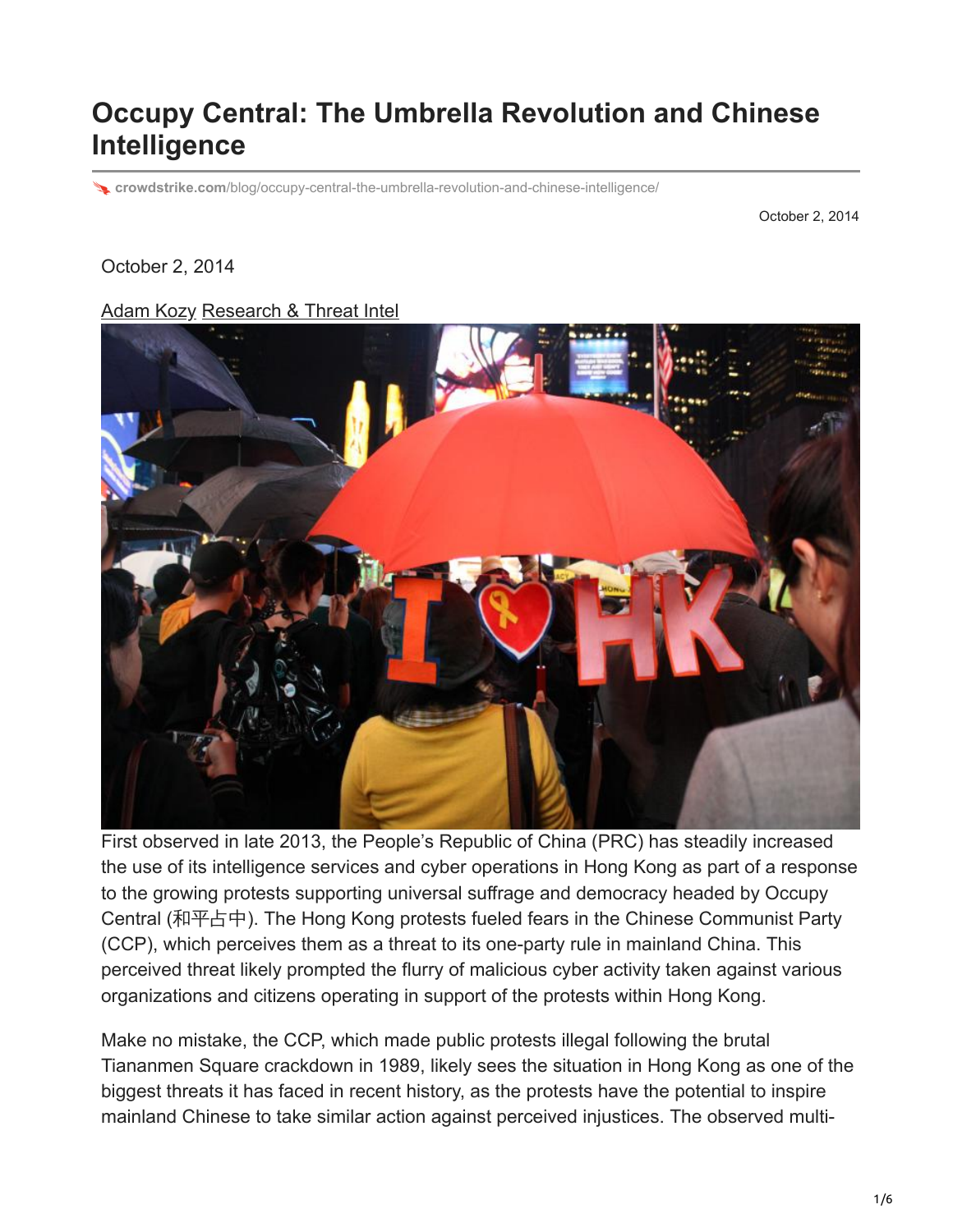pronged approach Beijing has taken to collect information on the protests, disrupt communications between protestors, and block media coverage of the events in the PRC demonstrates how seriously the CCP regards the unfolding events.

The methods used have been a smattering of cyber tactics and HUMINT (on the ground) methods to collect information about leaders of the Occupy Central Movement, locations of its supporters, and to gain an overall picture of Hong Kong citizens' perception of the protests. This began with strategic web compromises of key websites associated with Occupy Central in late 2013, followed by extensive HUMINT activities carried out by suspected Ministry of State Security (MSS) officers likely designed to elicit information from influential figures in Hong Kong and pressure them to support Beijing's stance in exchange for gifts.

Following a PRC white paper stating that candidates for Hong Kong's Chief Executive "must love China", the Occupy Central movement organized an online referendum, which drew over 780,000 votes. At the height of voting, a massive DDoS attack attempted to take down the voting platform, Popvote, via a variety increasingly persistent Layer 3 and 4 network attacks, as well as more advanced Layer 7 attacks. Although the attack traffic came from everywhere BUT China, the recent appearance of a new Chinese DDoS tool and observed China-based targeted intrusion activity connected to the attacks indicates some sloppy cover-ups from what was likely PRC involvement. CrowdStrike Intelligence customers have access to additional reporting on this subject.

More recently, in late September, Android mobile malware disguised as an Occupy Central support application was actually designed to target Hong Kong users associated with the movement. The malware collected call information and texts of the users, and also mapped their GPS locations. One of the Command-and-Control (C2) servers for this malware connected back to a user with ties to legacy Chinese hackers and the current Chinese hacking underground. Another malware variant targeting users of the iOS mobile platform was recently discovered that is believed to serve a similar purpose.

In addition, a decoy document using Occupy Central as a lure was discovered around the same time and shares a callback with previously observed SABRE PANDA activity, which is believed to have a mandate of targeting dissidents and perceived threats to CCP rule. Additional targeted intrusion activity likely targeting organizations related to this prodemocracy movement have also been identified. CrowdStrike Intelligence customers have access to additional reporting on this subject.

Despite the attempted sabotage and information collection operations, Occupy Central has continued to gain momentum over the past week, receiving an unexpected boon in the form of student protests beginning Friday, 26 September 2014, which lasted through the weekend. Occupy Central had originally stated its mass protests would coincide with the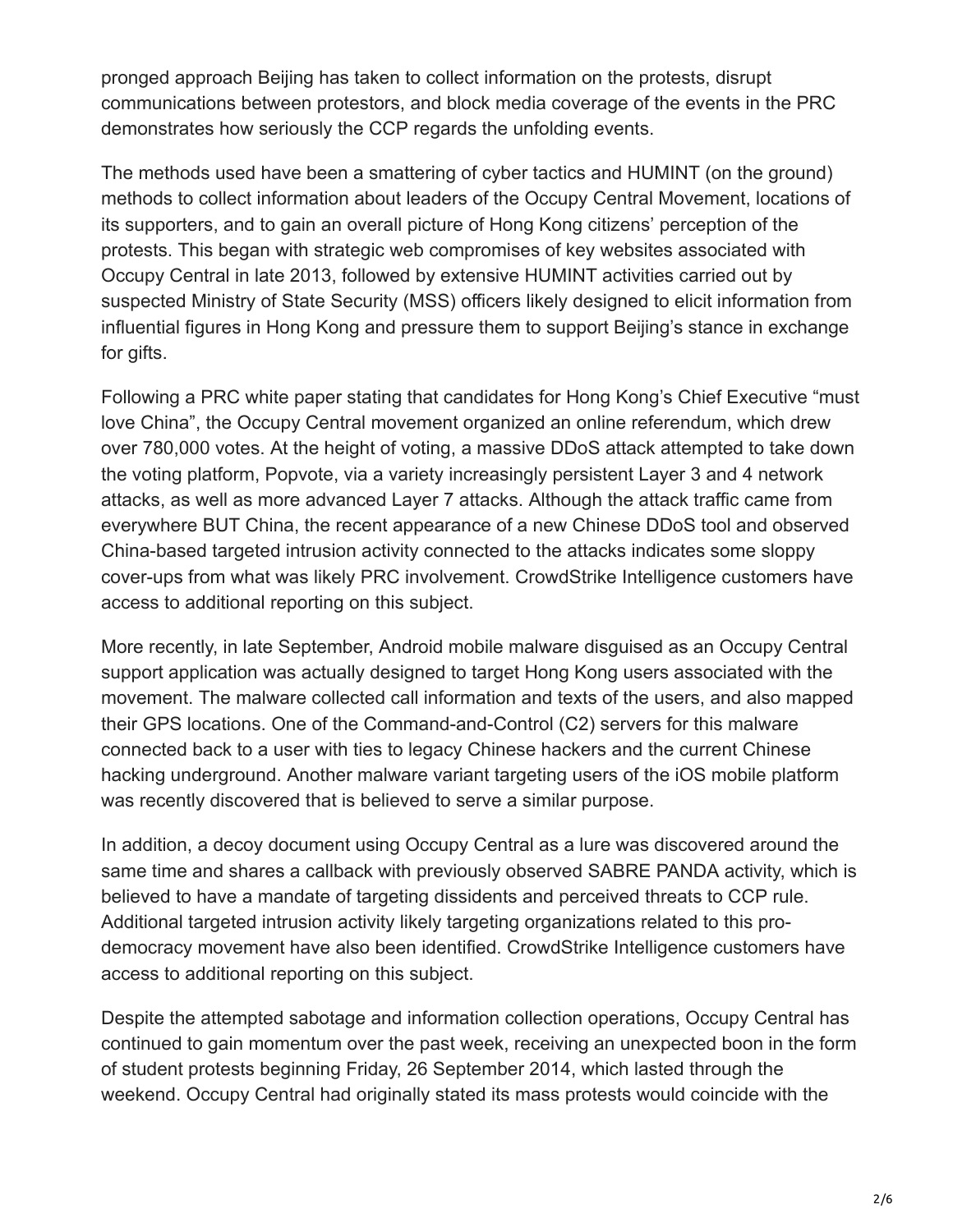public holiday China National Day, beginning on Wednesday, 1 October, however, studentled protests and the storming of Hong Kong government buildings prompted the group to take action earlier than anticipated.

Many of the protestors are aware of the surveillance activities taking place and have resorted to peer-to-peer messaging services such as Firechat, which uses either Bluetooth or Apple's Multipeer Connectivity feature to exchange messages to other users within 200 feet. Although the messages are public and not encrypted, they allow protestors to communicate even without Internet connectivity. It is almost certain that MSS officers are in place to intercept some of these messages, although the sheer numbers associated with the protests likely make full coverage difficult.

The conglomeration of student and Occupy Central protestors, currently christened the Umbrella Revolution for their use of umbrellas to block tear gas canisters fired by Hong Kong Police, demanded the resignation of current Chief Executive LEUNG Chun-ying (梁振 英), which LEUNG declined to do. In response, the protestors have occupied more government buildings.

For now, LEUNG and the Hong Kong government appear content with playing the waiting game in order to outlast the protestors (weeks if necessary), as they see defying Beijing's wishes as an infeasible option. However, increasingly assertive activity by the Umbrella Revolution will likely push this timeline up significantly. Keeping Central shut down for weeks would be detrimental to Hong Kong's economy and much of the world's financial health given Hong Kong's status as the world's third most important financial center. Considering that the protestors have been extremely peaceful thus far, LEUNG has refrained from mobilizing more riot police, realizing that the first use of riot police and tear gas against protestors only spurred more Hong Kongers to join the Umbrella Revolution.

For its part, Beijing has been fairly reserved in its overt response, with the mainland media and CCP mouthpieces sticking to the rhetoric that the protests are illegal and organized by "radicals". But Beijing is in a precarious position – on the one hand, it absolutely cannot acquiesce to the protestors demands and give up its control over the current electoral process in Hong Kong, but the CCP is also feeling the pressure as it desperately tries to keep news of the democratic protests away from curious mainlanders via its censorship juggernaut, relying instead on the Hong Kong government to handle the situation for the moment. Although it is projecting an image of calm, measured responses to the unfolding events, the balancing act may not be sustainable for much longer.

Support for the Umbrella Revolution has spread to Taiwan and Macau, confirming the CCP's fears that the movement could carry enough potency to eventually infiltrate the mainland. In addition to massive amounts of censorship, the Chinese Ministry of Public Security (MPS) has already rounded up the mainland political activists supporting the movement.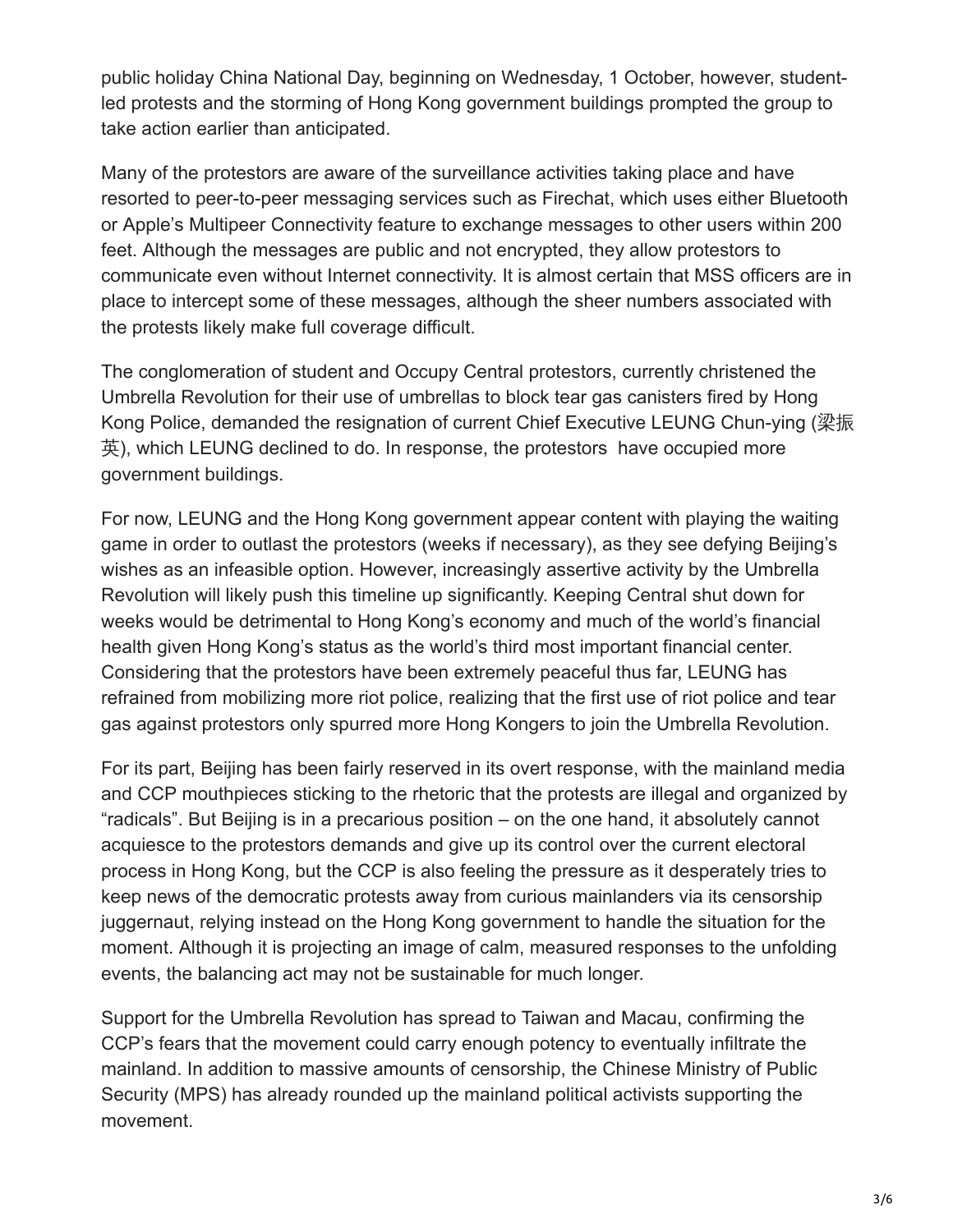The movements of the PRC's intelligence services and cyber forces show that the CCP is anything but calm about the protests, and they are engaged in ongoing operations to discredit the movement and collect information about its supporters. Sending the Chinese People's Liberation Army (PLA) soldiers into Central is a last-resort option for Beijing, as the international backlash would be swift without proper predication.

The collection efforts underway may be staging for forthcoming disinformation campaigns designed to show the leaders of the Umbrella Revolution as radicals capable of violence. Given that the protestors have been remarkably peaceful, the goal may be to initiate a catalyst of sort to spark violence. This would become predication for further PRC involvement, echoing the ongoing situation in Ukraine, where Russian "peacekeeping operations" have become a frequent mantra. Already there are almost laughable attempts by both the PRC and Russia to credit the protests as being elaborate operations carried out by American and British intelligence services.

As the Umbrella Revolution continues, expect more cyber activity from China-based adversaries and their proxies to occur in the background until the standoff reaches a climax, after which there may be entirely different sets of activity with more damaging consequences.

CrowdStrike Intelligence provides customers with actionable threat intelligence about adversaries, including but not limited to those mentioned in this post. For further information and technical indicators on observed activity surrounding the protests in Hong Kong, please contact [intelligence@crowdstrike.com](http://10.10.0.46/mailto:intelligence@crowdstrike.com) and inquire about Falcon Intelligence, our Cyber Threat Intelligence subscription.





Related Content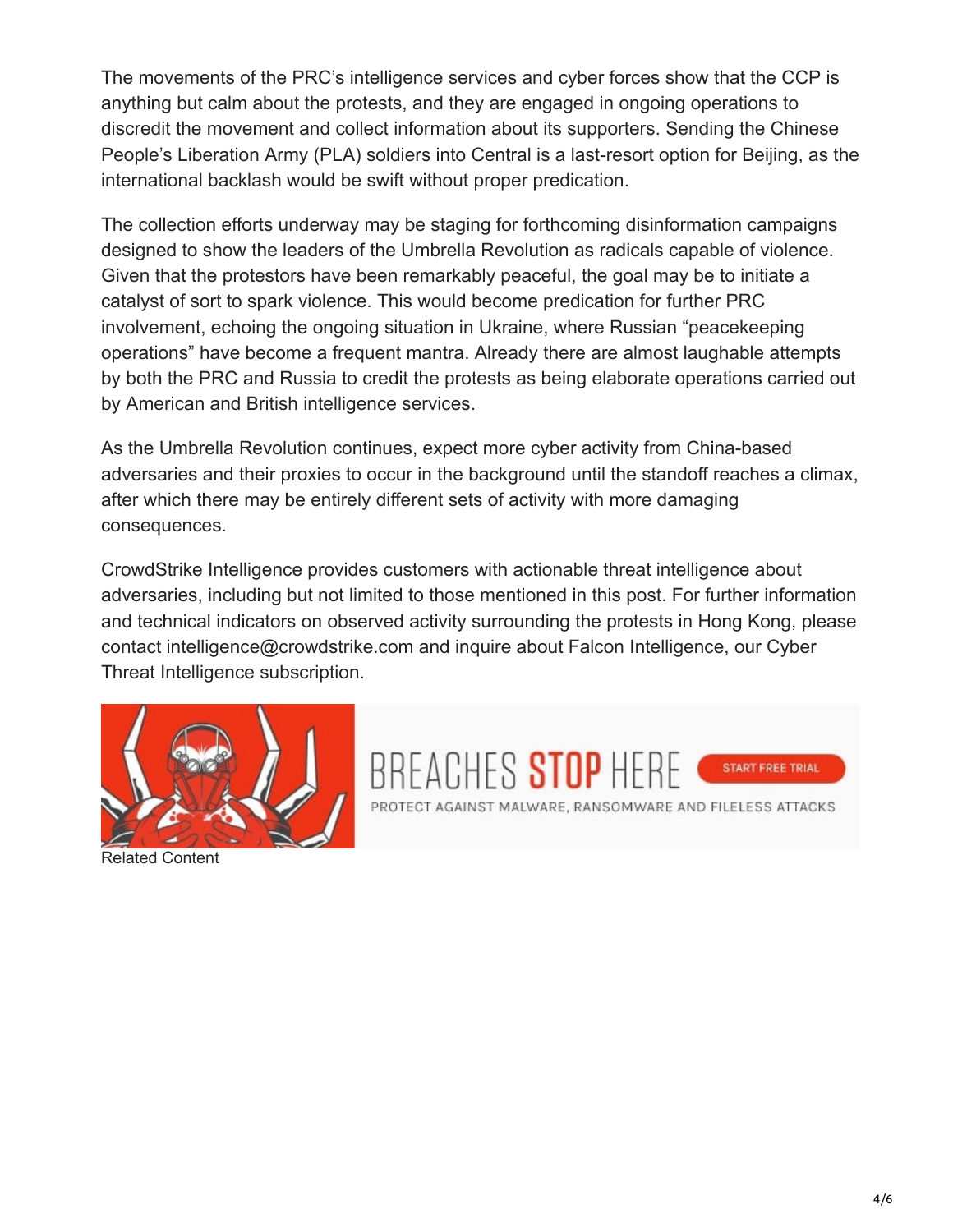

[Who is EMBER BEAR?](https://www.crowdstrike.com/blog/who-is-ember-bear/)